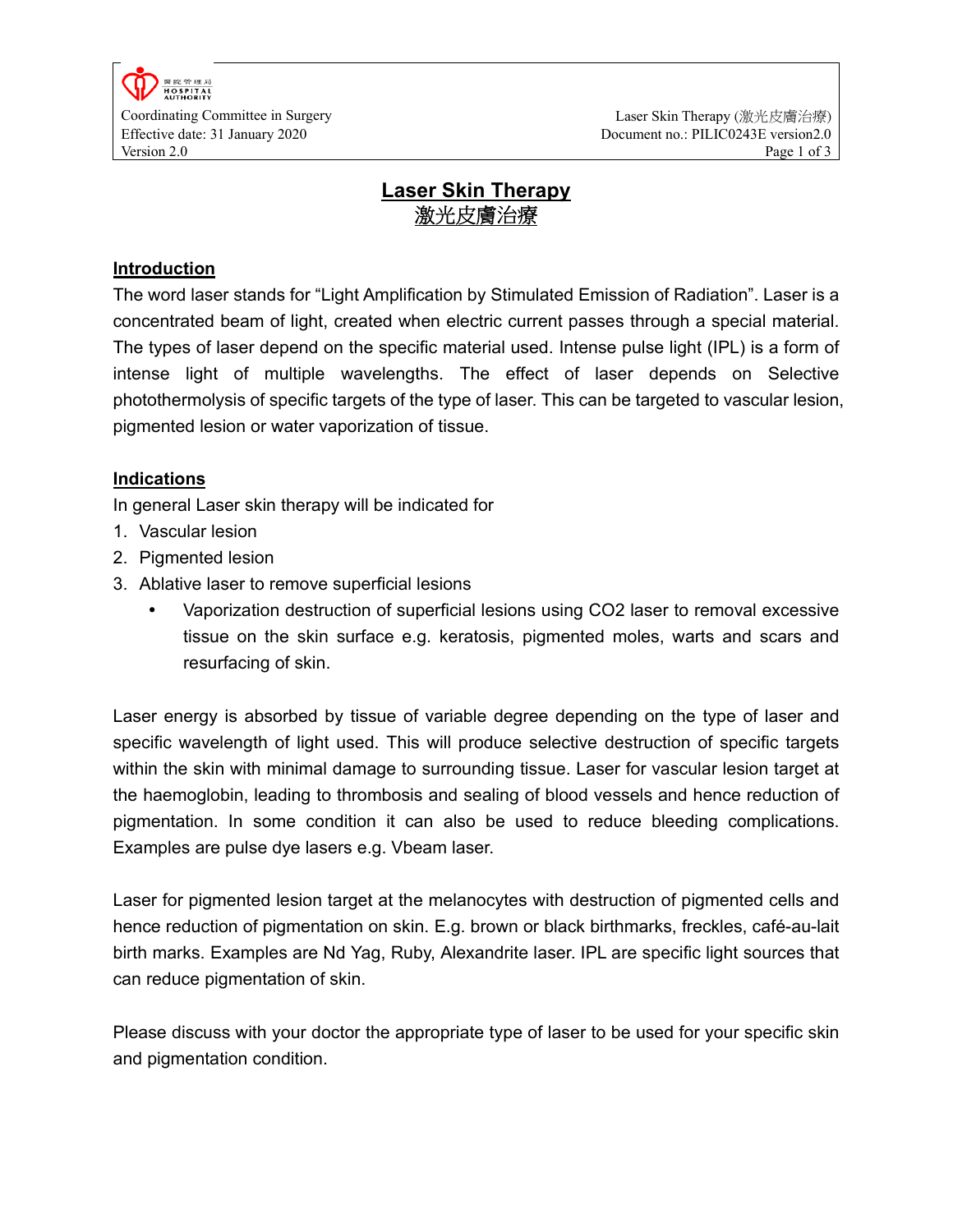#### **Before Treatment**

- Avoid excessive sun tanning before procedure.
- Area to be treated will usually be treated with local anaesthetic cream (EMLA). Other form of anaesthesia such as local anaesthetic injection, monitored anesthesia or general anaesthesia may be indicated in selected cases.
- Doctor may prescribe antiviral agents and /or antibiotics if you have history of herpes infection.

## **Treatment Precaution**

- Wear protective eye shield or cornea shield as instructed. Avoid looking at the laser beam
- Most lasers have built-in mechanism to produce some form of cooling to the skin surface.
- During treatment, you may feel mild pain or burning on the treatment area. If you feel excessive discomfort or pain, you should inform your doctor.

## **After care**

- Depending on the type of laser used, some skin changes may occur.
- Pulse dye laser for vascular lesion usually appear purple red after laser treatment. This will resolve in one to 2 weeks' time.
- For CO2 laser, the treated area will be red and feel warm. the surface will be raw as a result of the superficial ablation. It may be covered with ointment or dressing. Healing takes 7 – 10 days leaving the new skin red or pink. The amount of time for skin surface to recover is directly related to the level of therapy given. The redness will fade after 2-6 months.
- Avoid sun exposure and apply sunscreen.
- Apply antibiotic ointment of soothing aqueous agents on surface

# **Risks and complications**

- Mild swelling and burning sensation is not uncommon after treatment.
- Itching may occur especially during healing phase after treatment.
- Pigmentation issues
	- Hypopigmentation and hyperpigmentation may occur in early phase depending on the types of laser used and is usually transient in one to 2 weeks. In some cases the transient effect may last longer but it will resolve with time.
	- Persistent hyperpigmentation or hypopigmentation may occur in a minority of patients. The doctor may have a test laser to check your response and fitness for further laser treatment.
- Infection is uncommon but if occur may lead to scar formation. Ablative laser may cause